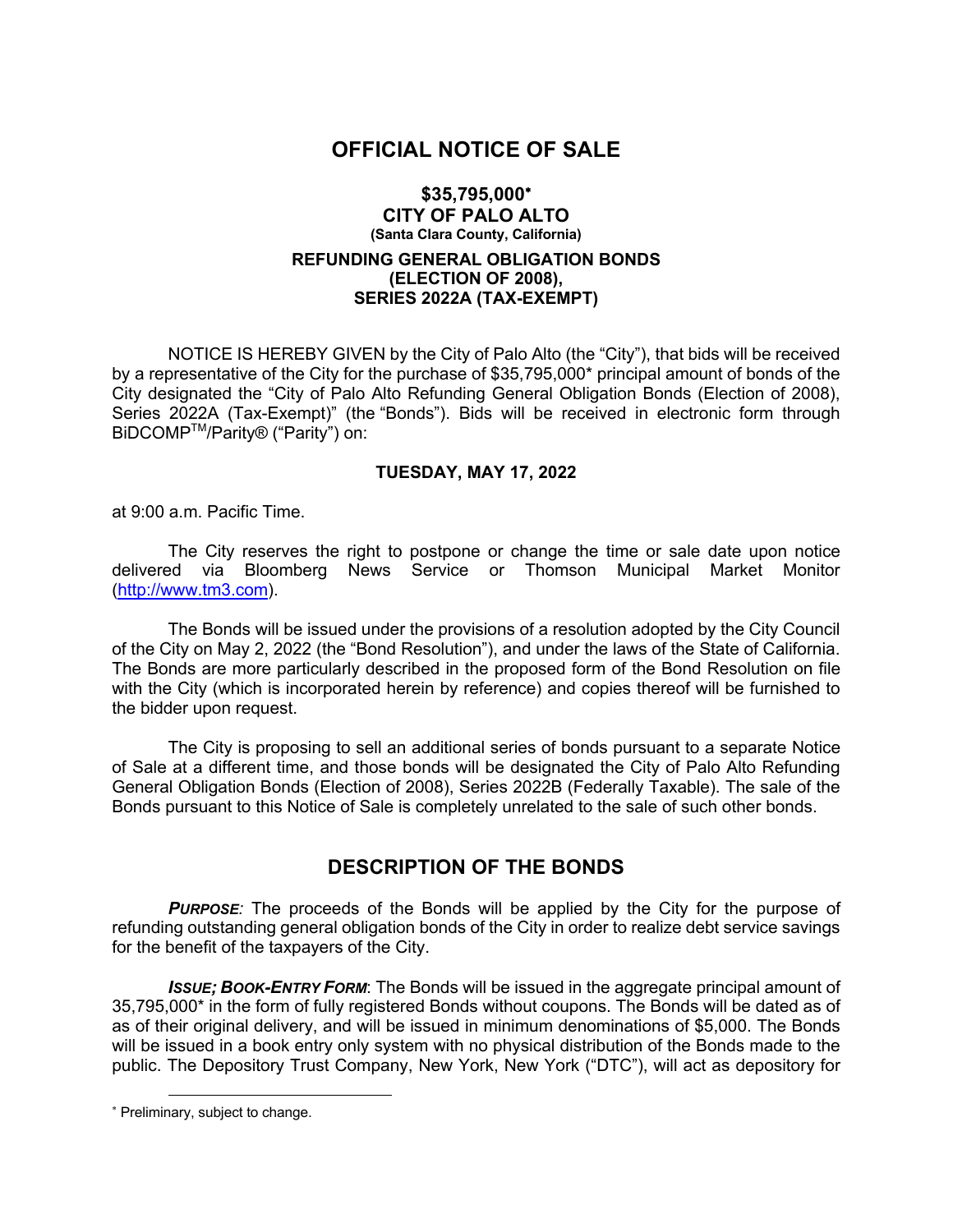the Bonds which will be immobilized in its custody. The Bonds will be registered in the name of Cede & Co., as nominee for DTC, on behalf of the participants in the DTC system and the subsequent beneficial owners of the Bonds.

*MATURITIES:* The Bonds will mature, or be subject to mandatory sinking fund redemption, on August 1 in each of the years, and in the amounts, as set forth in the following table. The final principal amount of the Bonds, and the final amount of each maturity of the Bonds, is subject to increase or reduction as described below under the heading "Adjustment of Principal Maturities". *Each bidder must specify in its bid whether, for any particular year, the Bonds will mature or, alternately, be subject to mandatory sinking fund redemption in such year.*

| <b>Maturity Date</b> | Principal   | <b>Maturity Date</b> | Principal   |
|----------------------|-------------|----------------------|-------------|
| (August 1)           | Amount      | (August 1)           | Amount      |
| 2023                 | \$1,195,000 | 2032                 | \$2,155,000 |
| 2024                 | 1,455,000   | 2033                 | 2,265,000   |
| 2025                 | 1,530,000   | 2034                 | 2,350,000   |
| 2026                 | 1,605,000   | 2035                 | 2,445,000   |
| 2027                 | 1,690,000   | 2036                 | 2,540,000   |
| 2028                 | 1,775,000   | 2037                 | 2,645,000   |
| 2020                 | 1,860,000   | 2038                 | 2,750,000   |
| 2030                 | 1,955,000   | 2039                 | 2,865,000   |
| 2031                 | 2,050,000   | 2040                 | 665,000     |

**PAYMENT PROVISIONS:** Interest on the Bonds will be payable on February 1, 2023, and on succeeding February 1 and August 1 (the "Interest Payment Dates"), to the registered owners by check or draft of The Bank of New York Mellon Trust Company, N.A., as paying agent (the "Paying Agent") or, in the case of the owner of Bonds in an aggregate principal amount of at least \$1,000,000, at the written request of such owner by wire transfer. Principal of and premium (if any) on any Bond will be paid upon presentation and surrender thereof at the office of the Paying Agent. Principal, interest and premium (if any) on the Bonds are payable in lawful money of the United States of America.

*OPTIONAL REDEMPTION*: The Bonds maturing on or before August 1, 2032, are not subject to redemption prior to their respective stated maturities. The Bonds maturing on or after August 1, 2033, are subject to redemption prior to maturity, at the option of the City, in whole or in part among maturities on such basis as designated by the City and by lot within a maturity, from any available source of funds, on August 1, 2032, and on any date thereafter, at a redemption price equal to 100% of the principal amount of Bonds to be redeemed together with accrued interest thereon to the date fixed for redemption, without premium.

*SINKING FUND REDEMPTION: Any bidder may, at its option, specify that one or more maturities of the Bonds will consist of term Bonds which are subject to mandatory sinking fund redemption in consecutive years immediately preceding the maturity thereof, as designated in the bid of such bidder.* If the bid of the Purchaser (as defined below) specifies that any maturity of Bonds will be term Bonds, such term Bonds will be subject to mandatory sinking fund redemption on August 1 in each year so designated in the bid, in the respective amounts for such years as set forth above under the heading "MATURITIES", at a redemption price equal to the principal amount thereof to be redeemed together with accrued interest to the redemption date, without premium.

**SECURITY:** The Bonds are general obligations of the City, and the City will direct the appropriate officials of Santa Clara County to levy ad valorem taxes for the payment of the Bonds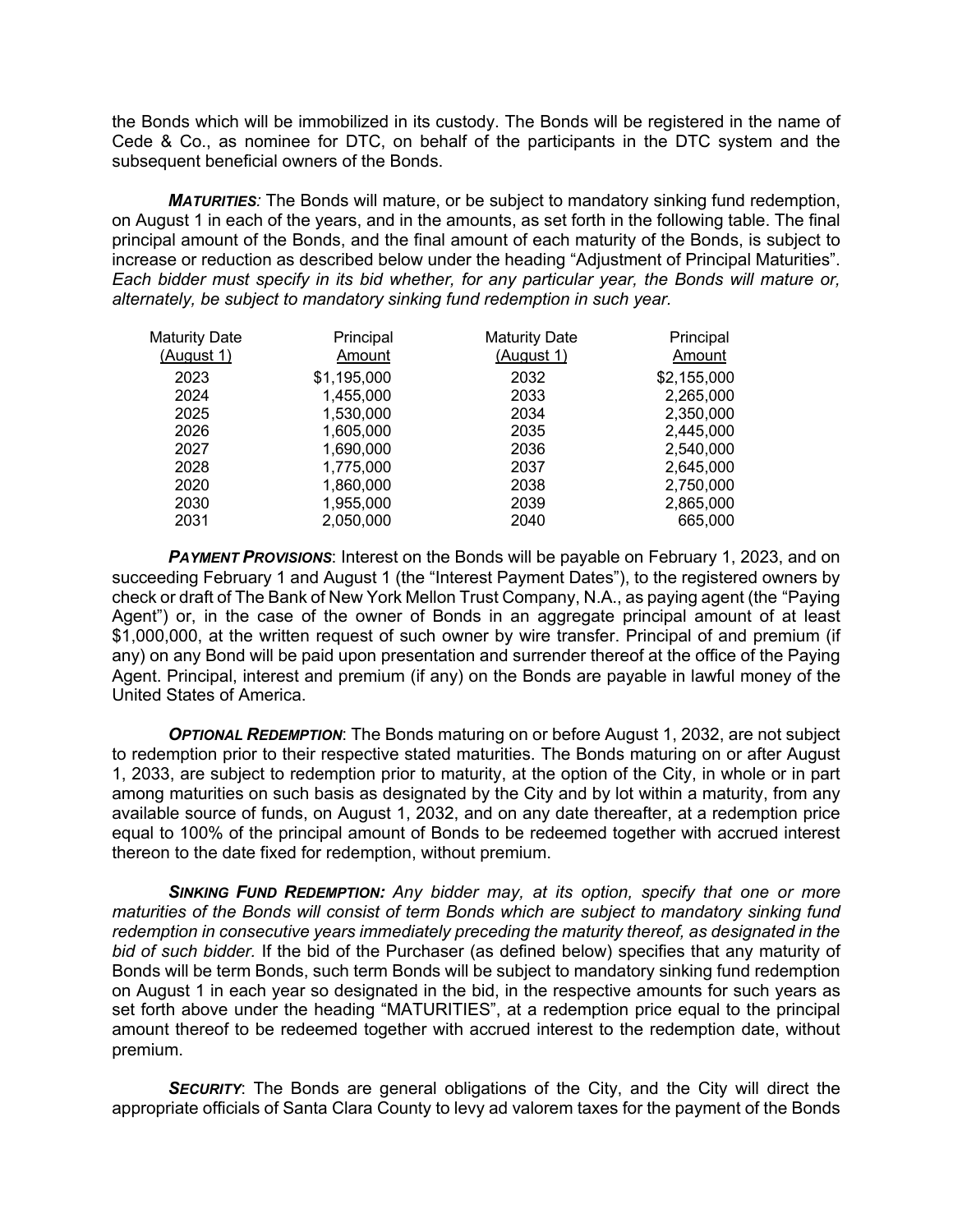and the interest thereon without limitation as to rate or amount for the payment of the Bonds and the interest thereon.

*TAX-EXEMPT STATUS:* In the opinion of Jones Hall, A Professional Law Corporation, bond counsel to the City ("Bond Counsel"), interest on the Bonds is excluded from gross income for federal income tax purposes and is not an item of tax preference for purposes of the federal alternative minimum tax. Bidders are referred to the Preliminary Official Statement for a description of the proposed opinion of Bond Counsel. In the further opinion of Bond Counsel, such interest is exempt from California personal income taxes.

If prior to the delivery of the Bonds either (a) the interest on other obligations of the same type and character shall be declared to be taxable (either at the time of such declaration or at any future date) under any federal income tax laws, either by the terms of such laws or by ruling of a federal income tax authority or official which is followed by the Internal Revenue Service, or by decision of any federal court, or (b) any federal income tax law is adopted which will have a substantial adverse effect upon owners of the Bonds as such, the Purchaser may, at its option, prior to the tender of the Bonds, be relieved of its obligation under the contract to purchase the Bonds, and in such case the deposit accompanying its proposal will be returned.

*LEGAL OPINION:* The legal opinion of Jones Hall, A Professional Law Corporation, San Francisco, California, approving the validity of the Bonds, will be furnished to the purchaser of the Bonds without cost. A copy of the legal opinion, certified by the official in whose office the original is filed, will be printed on each Bond at the expense of the City.

*FURTHER INFORMATION:* A copy of the Preliminary Official Statement describing the Bonds, and any other information concerning the proposed financing, will be furnished upon request to the municipal advisor to the City as follows ("Municipal Advisor"): PFM Financial Advisors LLC, 44 Montgomery Street, 3rd Floor, San Francisco, CA 94104, telephone: (415) 393-7245 (Nick Jones) or JONESNI@pfm.com, website: www.pfm.com. The Official Notice of Sale and Preliminary Official Statement are available from the Municipal Advisor.

### **TERMS OF SALE**

*RIGHT TO CANCEL, POSTPONE OR RESCHEDULE SALE*: The City reserves the right to cancel, postpone or reschedule the sale of the Bonds upon notice delivered via Bloomberg News Service or Thomson Municipal Market Monitor (www.tm3.com). If the sale is postponed, bids will be received at the above place at such date and hour as set forth in the notice. Failure of any bidder to receive such notice or any other form of notice of canceled, postponed or rescheduled sale will not affect the legality or validity of any sale.

*SUBMISSION OF BIDS*: Bids will be received electronically as described below, provided that such electronic bid must be received no later than the date and time set for receipt of bids. All bidders, by submitting a bid, acknowledge that they have an established industry reputation for underwriting new issuances of municipal bonds.

*ELECTRONIC BIDS:* Solely as an accommodation to bidders, the City will accept bids in electronic form solely from Ipreo, a KKR portfolio company, through its BiDCOMP Competitive Bid Calculation System and Parity Electronic Bid Submission System ("Ipreo"). For information about Ipreo, bidders may contact Ipreo at 395 Hudson Street, New York, New York 10014,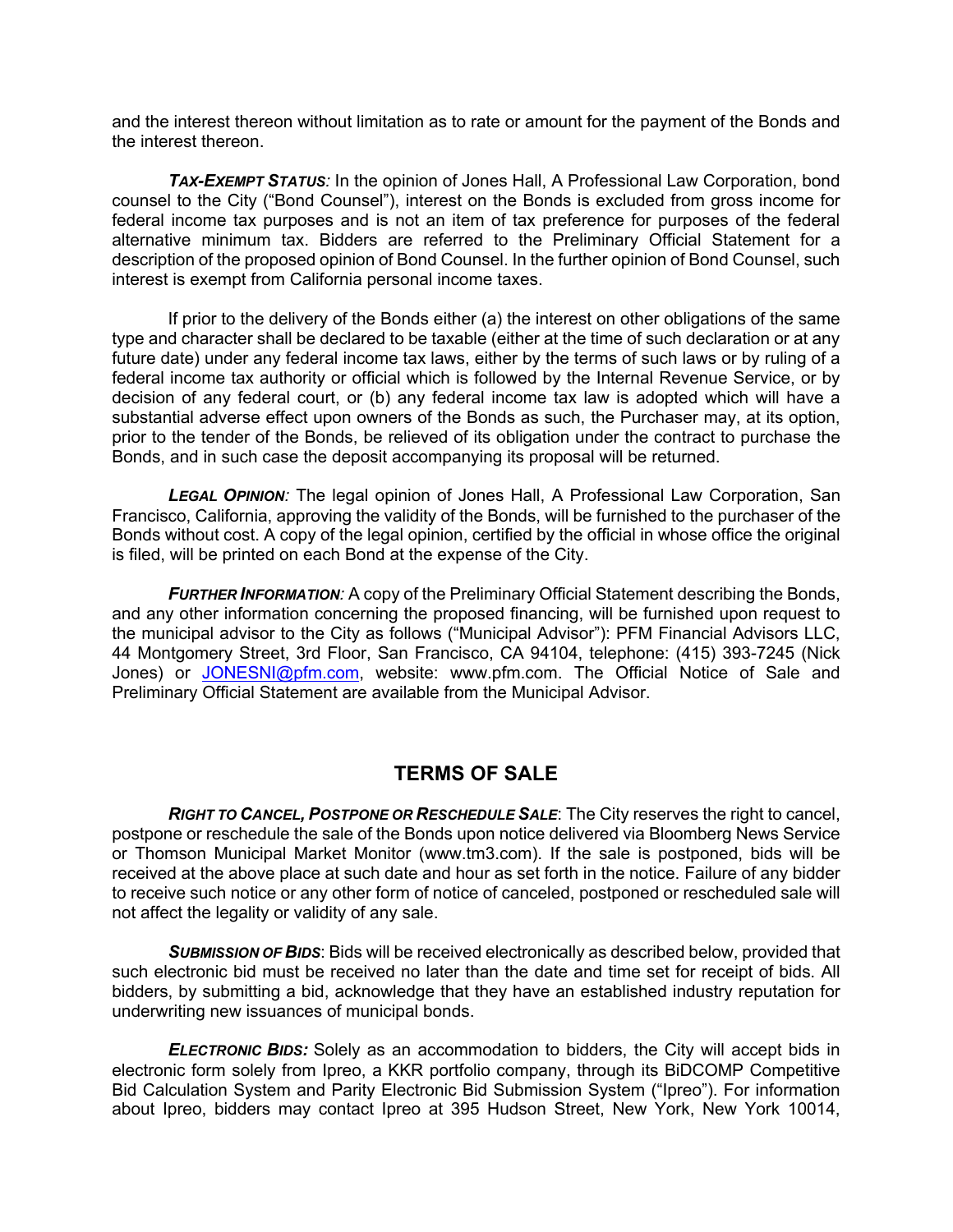telephone: (212) 849-5023. If any provision of this Notice of Sale conflicts with information provided by Ipreo, this Notice of Sale shall control. Each bidder submitting an electronic bid understands and agrees by doing so that it is solely responsible for all arrangements with Ipreo, that the City does not encourage the use of Ipreo, and that Ipreo is not acting as an agent of the City. Instructions for submitting electronic bids must be obtained from Ipreo, and the City does not assume any responsibility for ensuring or verifying bidder compliance with Ipreo procedures. Ipreo has advised the City that bidders must subscribe to Ipreo if such bidders intend to use Ipreo to submit bids. The City shall be entitled to assume that any bid received via Ipreo has been made by a duly authorized agent of the bidder.

Neither the City, the Municipal Advisor nor Bond Counsel has any responsibility for proper functioning of the Ipreo system, for any error contained in any bid submitted electronically, or for failure of any bid to be transmitted, received or opened at the official time for receipt of bids. The official time for receipt of bids will be determined by the City at the place of bid opening, and the City will not be required to accept the time kept by Parity as the official time. The City assumes no responsibility for informing any bidder prior to the deadline for receiving bids that its bid is incomplete, or not received.

*FORM OF BID; PURCHASE PRICE:* Each proposal must be for not less than all of the Bonds hereby offered for sale.

The City will accept par, discount or premium bids for the Bonds.

*DESIGNATION OF INTEREST RATES:* Each bidder must specify the rate or rates of interest which the Bonds will bear. A bidder will be permitted to bid different rates of interest for each maturity of Bonds, but:

- each interest rate specified must be in a multiple of 1/20% or 1/8%;
- no Bond may bear more than one rate of interest;
- interest on each Bond will be computed from the date of original delivery to its stated maturity at the interest rate specified in the proposal, payable on the Interest Payment Dates as set forth above; and
- all Bonds maturing at any one time will bear the same rate of interest.

*DETERMINATION OF BEST BID:* The Bonds will be awarded to the responsible bidder whose bid produces the lowest true interest cost on the Bonds. The true interest cost specified in any bid will be that rate which, when used in computing the present worth of all payments of principal and interest to be paid on all Bonds from the date of original delivery (which is assumed to be June 16, 2022) to their respective maturity dates or mandatory sinking fund redemption dates, produces an amount equal to the purchase price specified in such bid. For purposes of computing the true interest cost represented by any proposal, the purchase price specified in such proposal shall be equal to the par amount of the Bonds plus any premium specified in such proposal, and the true interest cost shall be calculated by the use of a semiannual interval of compounding interest based on the Interest Payment Dates for the Bonds.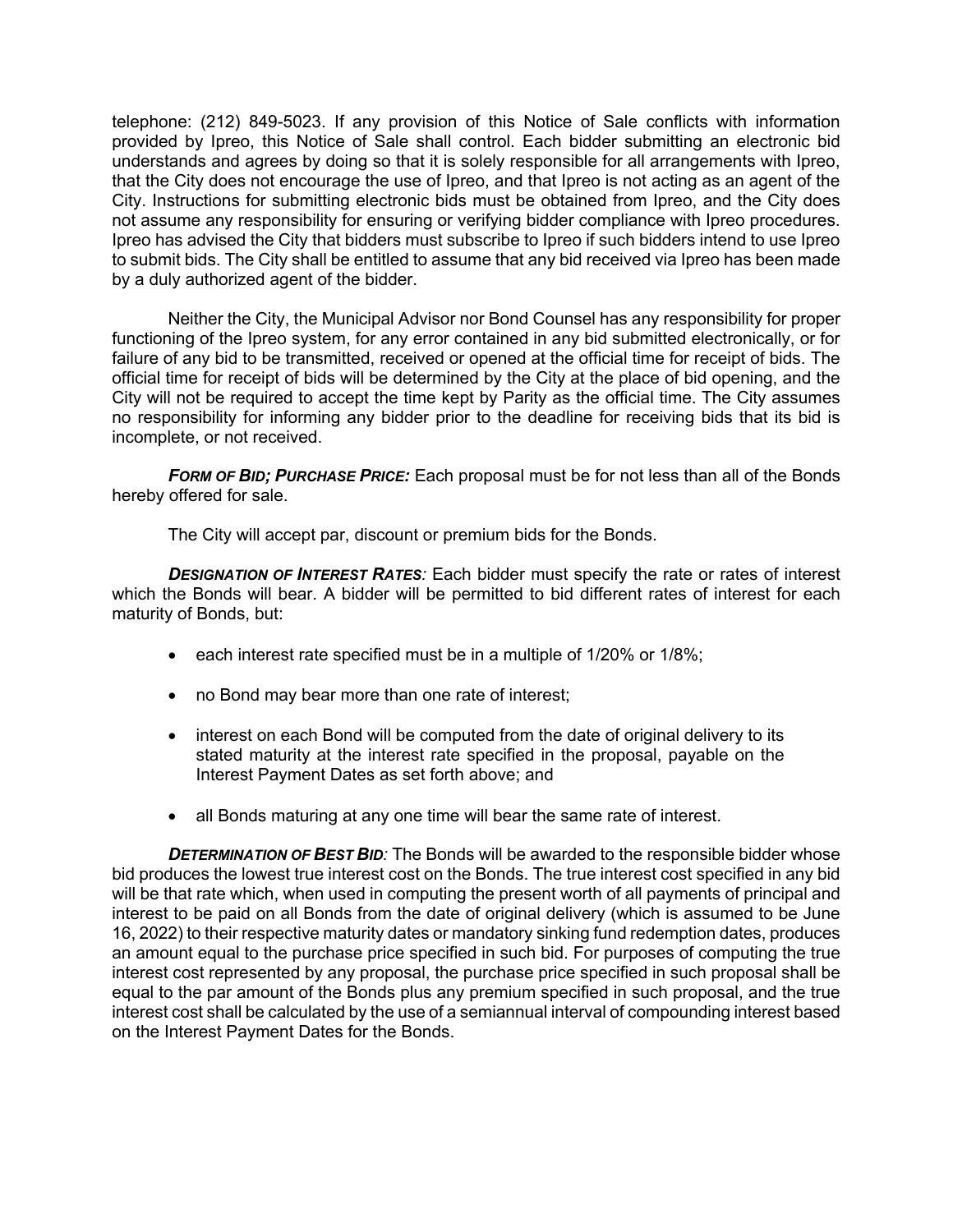If two or more bids setting forth identical interest rates and premium, if any, are received, such officer may exercise discretion and judgment in making the award and may award the Bonds on a pro rata basis in such denominations as he or she determines.

*ADJUSTMENT OF PRINCIPAL MATURITIES*: In order to achieve the financial goals of the City, the City may need to adjust the schedule of principal maturities for the Bonds based on the bids that are received. Therefore, the City reserves the right to increase or decrease the principal amount of any maturity of the Bonds (or, in the case of the term Bonds, the principal amount thereof which is subject to mandatory sinking fund redemption on August 1 in any year). The aggregate principal amount of the Bonds may be reduced as a result of such adjustment. Notice of such increase or decrease shall be given to the winning bidder as soon as practicable following the notification of award, as described below. The City will attempt to maintain total underwriter compensation when adjusting maturities. No such adjustment will have the effect of altering the basis upon which the best bid is determined.

*RIGHT OF REJECTION*: The City reserves the right, in its discretion, to reject any and all bids and to the extent not prohibited by law to waive any irregularity or informality in any bid.

*PLACE OF DELIVERY; CANCELLATION FOR LATE DELIVERY*: It is expected that the Bonds will be delivered to DTC for the account of the winning bidder on June 16, 2022. The winning bidder has the right, at the winning bidder's option, to cancel the contract of purchase if the Bonds are not tendered for delivery within 60 days from the date of the sale thereof, and in such event the winning bidder shall be entitled to the return of the deposit accompanying its bid. In such event, the successful bidder will be entitled to the return of the deposit accompanying the bid (see "- GOOD FAITH DEPOSIT").

**PROCESS OF AWARD.** The City will take final action awarding the Bonds or rejecting all bids not later than thirty (30) hours after the time for receipt of bids, unless such time period is extended by the City.

The following steps constitute the City's process for a final award of the Bonds:

(1) The City's municipal advisor, on behalf of the City, will give a verbal notice of award to the apparent winning bidder (the "Apparent Winning Bidder") to be determined as described under "**–DETERMINATION OF BEST BID**" above.

(2) The Apparent Winning Bidder shall provide within one hour of verbal notice the initial reoffering prices and confirm that it is prepared to execute the Issue Price Certificate described under "**ESTABLISHMENT OF ISSUE PRICE**" below.

(3) The Apparent Winning Bidder shall provide the Good Faith Deposit by wire transfer, as described under "**GOOD FAITH DEPOSIT.**"

(4) The City's municipal advisor will fax or email to the Apparent Winning Bidder confirmation of the final principal amortization schedule and purchase price for the Bonds, after adjustments, if any, are made, as described under "**ADJUSTMENT OF PRINCIPAL MATURITIES.**"

(5) The City will fax or email to the Apparent Winning Bidder written confirmation of the final award.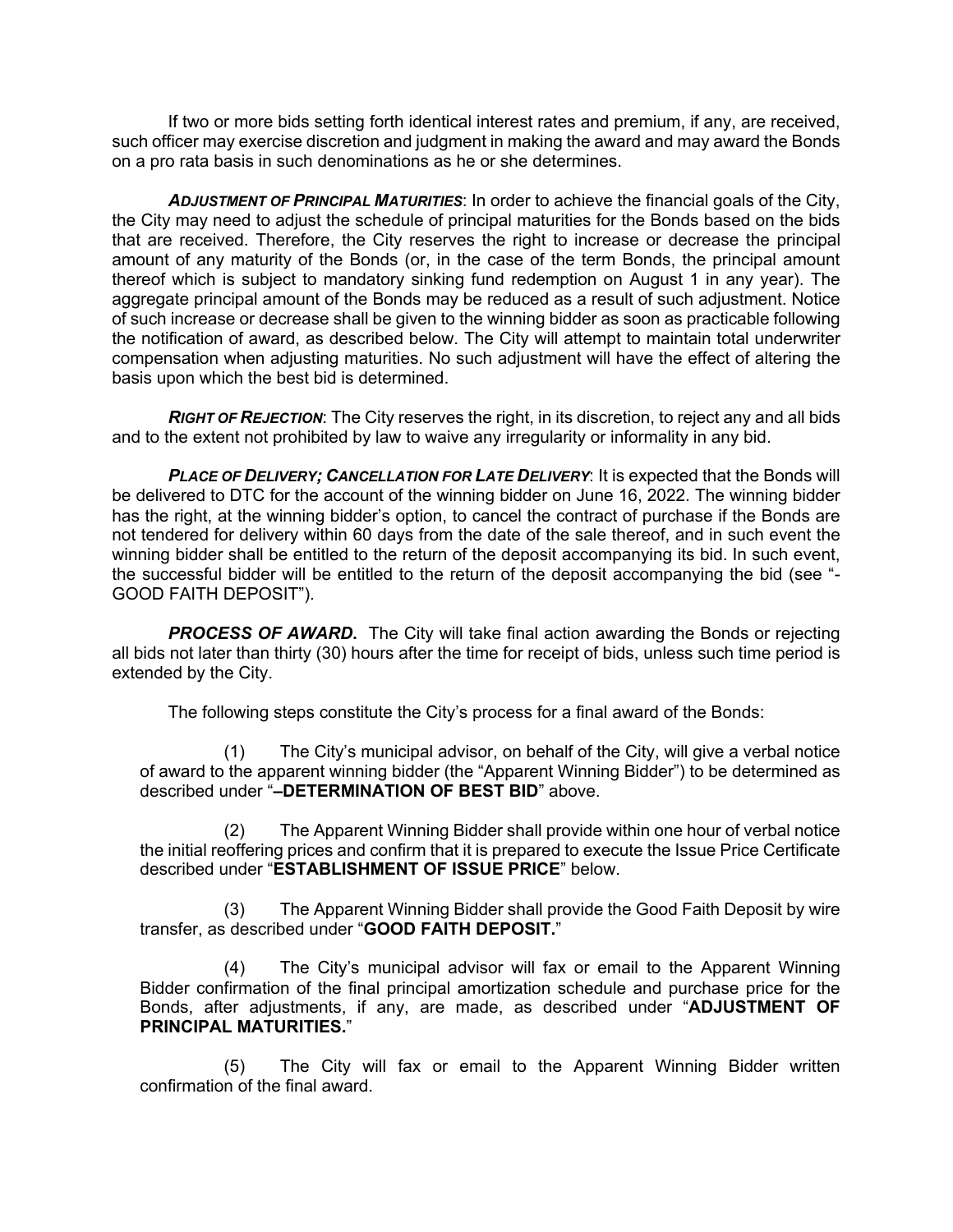Upon completion of all the steps described above, the Apparent Winning Bidder will be deemed the Purchaser of the Bonds (the "Purchaser") and will be bound by the terms of the contract to purchase the Bonds, which contract shall consist of: (a) this Official Notice of Sale; (b) the information that is transmitted electronically by the bidder through Parity®; and (c) any adjustments to the final principal amortization schedule and purchase price made as described under "**ADJUSTMENT OF PRINCIPAL MATURITIES.**"

*GOOD FAITH DEPOSIT*: A good faith deposit in the amount of \$350,000 for the Bonds (the "Good Faith Deposit") must be provided by the Apparent Winning Bidder. The Good Faith Deposit must be submitted by wire transfer (as described below). The Bonds will not be officially awarded to a bidder who has not submitted a Good Faith Deposit.

Upon the determination by the City of the Apparent Winning Bidder (as described above under "PROCESS OF AWARD"), the City's municipal advisor will request the Apparent Winning Bidder to (i) immediately wire the Good Faith Deposit to the Trustee, as described below, and (ii) provide, within ninety (90) minutes of such request, the Federal wire reference number of such Good Faith Deposit to the City's municipal advisor by email (hollenbecks@pfm.com or Jonesni@pfm.com). The wire transfer is to be made to U.S. Bank Trust Company National Association, using the following wire instructions:

| Bank Name: U.S. Bank, N.A.                 |
|--------------------------------------------|
| 091000022                                  |
| 180121167365                               |
| U.S. Bank Trust National Association       |
| City of Palo Alto 2022A Good Faith Deposit |
|                                            |

In the event that the Apparent Winning Bidder does not wire the Good Faith Deposit as required, or does not provide the Federal wire reference number confirming the wire-transfer of such deposit to the municipal advisor within the time specified above, the City may reject the bid of the Apparent Winning Bidder and may award the Bonds to a responsible bidder that submitted a conforming bid that represents the next lowest true interest cost to the City.

No interest will be paid upon a Good Faith Deposit made by an Apparent Winning Bidder. Upon receipt of the Good Faith Deposit by the City, the Good Faith Deposit will immediately become the property of the City. The Good Faith Deposit will be held and invested for the exclusive benefit of the City. The Good Faith Deposit, without interest thereon, will be credited against the purchase price of the Bonds purchased by the Purchaser at the time of delivery thereof.

If the purchase price is not paid in full upon tender of the Bonds, the City shall retain the Good Faith Deposit and the Purchaser will have no right in or to the Bonds or to the recovery of its Good Faith Deposit, or to any allowance or credit by reason of such deposit, except pursuant to a right of cancellation. See "*PLACE OF DELIVERY; CANCELLATION FOR LATE DELIVERY*." In the event of nonpayment of the purchase price for the Bonds by the Purchaser, the City reserves any and all rights granted by law to recover the full purchase price of the Bonds and, in addition, any damages suffered by the City.

*PAYMENT OF PURCHASE PRICE:* The Purchaser, will be required to pay the purchase price of the Bonds (less the amount of the Good Faith Deposit described above) in funds that are immediately available to the City. Such payment shall be made on the date of original delivery of the Bonds to DTC.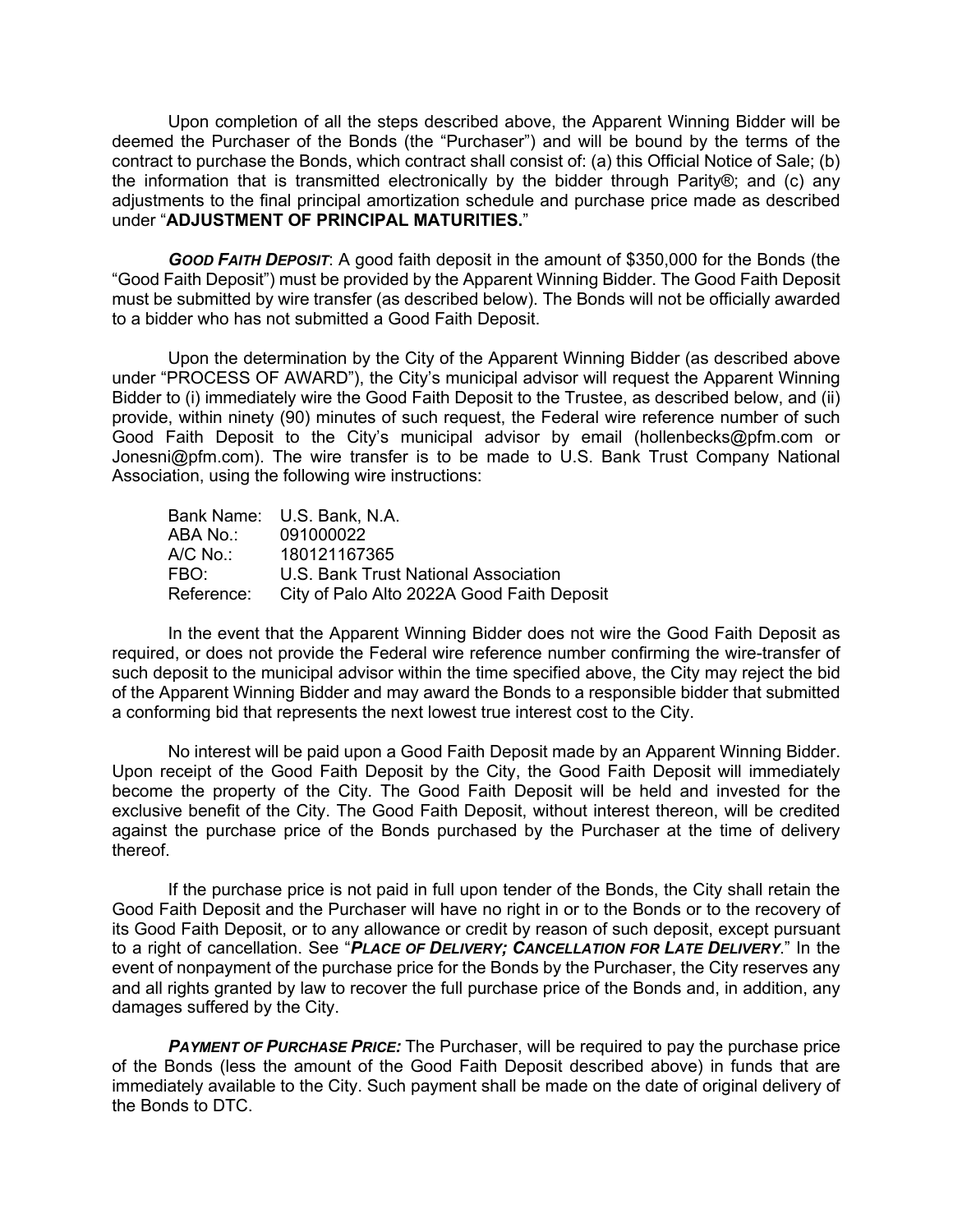*STATEMENT OF TRUE INTEREST COST:* Each bidder is requested, but not required, to state in its proposal the percentage true interest cost represented by its proposal, determined as described above, which will be considered as informative only and not binding on either the bidder or the City.

**ESTABLISHMENT OF ISSUE PRICE**: (a) The Purchaser shall assist the City in establishing the issue price of the Bonds and shall execute and deliver to the City at closing an "issue price" or similar certificate setting forth the reasonably expected initial offering price to the public of the Bonds, together with the supporting pricing wires or equivalent communications, substantially in the form attached hereto as Exhibit 1, with such modifications as may be appropriate or necessary, in the reasonable judgment of the Purchaser, the City and Bond Counsel. All actions to be taken by the City under this Notice of Sale to establish the issue price of the Bonds may be taken on behalf of the City by the City's municipal advisor identified herein and any notice or report to be provided to the City may be provided to the City's municipal advisor.

(b) The City intends that the provisions of Treasury Regulation Section 1.148-1(f)(3)(i) (defining "competitive sale" for purposes of establishing the issue price of the Bonds) will apply to the initial sale of the Bonds (the "competitive sale requirements") because:

(1) the City shall disseminate this Notice of Sale to potential underwriters in a manner that is reasonably designed to reach potential underwriters;

(2) all bidders shall have an equal opportunity to bid;

(3) the City may receive bids from at least three underwriters of municipal bonds who have established industry reputations for underwriting new issuances of municipal bonds; and

(4) the City anticipates awarding the sale of the Bonds to the bidder who submits a firm offer to purchase the Bonds at the highest price (or lowest interest cost), as set forth in this Notice of Sale.

Any bid submitted pursuant to this Notice of Sale shall be considered a firm offer for the purchase of the Bonds, as specified in the bid. **By submitting a bid for the Bonds, each bidder certifies that it has an established industry reputation for underwriting new issuances of municipal bonds**. The City will not accept bids from firms without an established industry reputation for underwriting new issuances of municipal bonds.

(c) In the event the City receives less than three bids that conform to the parameters contained herein such that the competitive sale requirements are not satisfied, the City intends to treat the initial offering price of each maturity of the bonds set forth in the bid submitted by the winning bidder (the "initial offering price") as the issue price of that maturity (the "hold-the-offeringprice rule"). Consequently, each bidder should assume for purposes of making its bid that for each maturity of the Bonds, the City will treat the initial offering prices as of the date that the Bonds are awarded by the City to the successful bidder ("sale date") as the issue price of the Bonds. The City will advise the winning bidder within one hour of receipt of bids if the hold-theoffering-price rule will apply. In the event that the competitive sale requirements are not satisfied and issue price is established pursuant to the hold-the-offering-price rule, the issue price certificate shall be modified as necessary in the reasonable judgment of Bond Counsel and the City.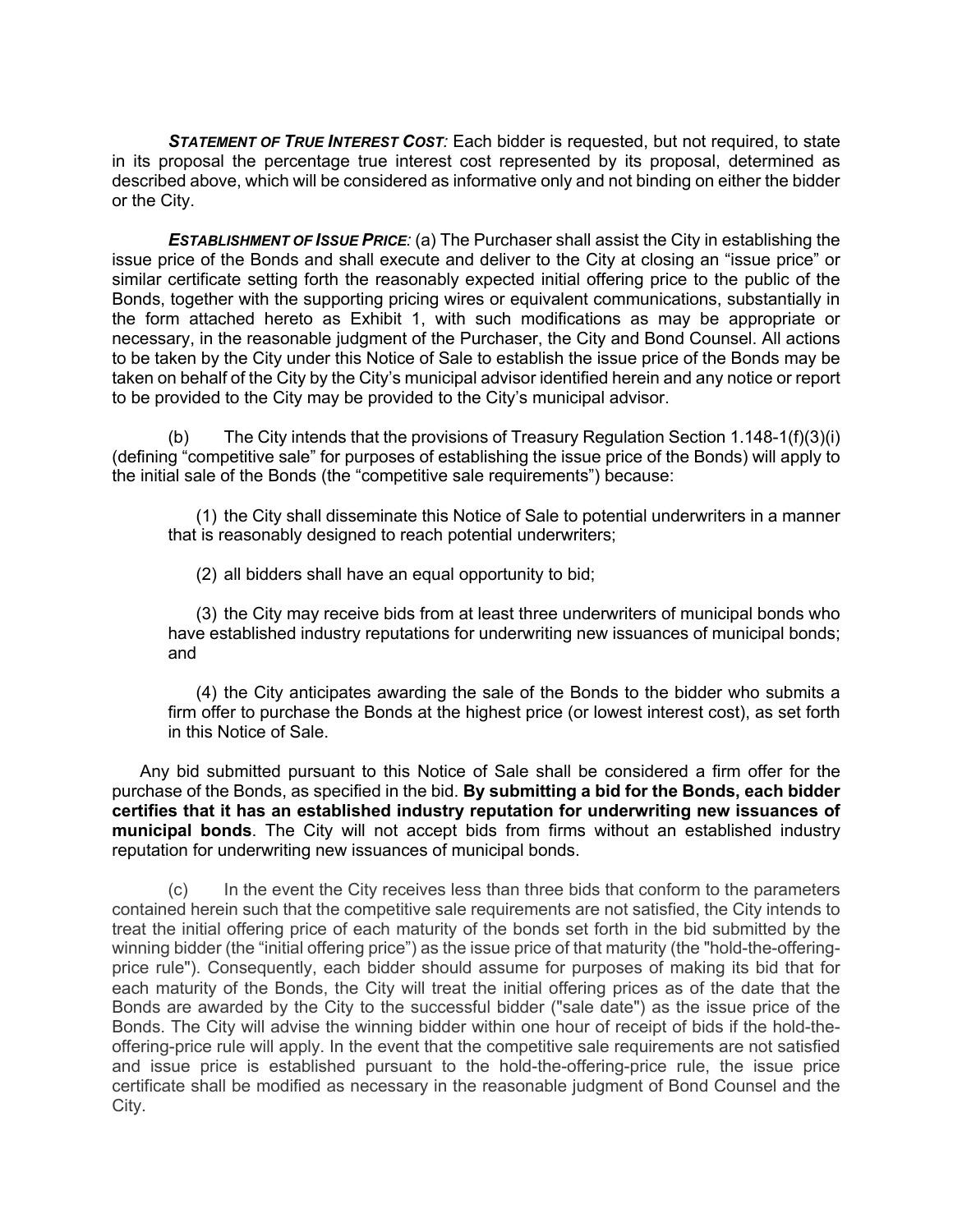(d) By submitting a bid, the Purchaser shall, on behalf of the underwriters participating in the purchase of the Bonds, (i) confirm that the underwriters have offered or will offer each maturity of the Bonds to the public on or before the sale date at the initial offering price set forth in the bid submitted by the winning bidder, and (ii) agree that the underwriters will neither offer nor sell any maturity of the Bonds to any person at a price that is higher than the initial offering price for such maturity during the period starting on the sale date and ending on the earlier of the following:

(1) the close of the fifth business day after the sale date; or

(2) the date on which the underwriters have sold at least 10% of that maturity of the Bonds to the public at a price that is no higher than the initial offering price for such maturity.

The Purchaser shall promptly advise the City when the underwriters have sold 10% of that maturity of the Bonds to the public at a price that is no higher than the initial offering price if that occurs prior to the close of the fifth (5th) business day after the sale date.

(e) The City acknowledges that, in making the representation set forth above, the Purchaser will rely on (i) the agreement of each underwriter to comply with the hold-the-offeringprice rule, as set forth in an agreement among underwriters and the related pricing wires, (ii) in the event a selling group has been created in connection with the initial sale of the Bonds to the public, the agreement of each dealer who is a member of the selling group to comply with the hold-the-offering-price rule, as set forth in a selling group agreement and the related pricing wires, and (iii) in the event that an underwriter is a party to a retail distribution agreement that was employed in connection with the initial sale of the Bonds to the public, the agreement of each broker-dealer that is a party to such agreement to comply with the hold-the-offering-price rule, as set forth in the retail distribution agreement and the related pricing wires. The City further acknowledges that each underwriter shall be solely liable for its failure to comply with its agreement regarding the hold-the-offering-price rule and that no underwriter shall be liable for the failure of any other underwriter, or of any dealer who is a member of a selling group, or of any broker-dealer that is a party to a retail distribution agreement to comply with its corresponding agreement regarding the hold-the-offering-price rule as applicable to the Bonds.

(f) By submitting a bid, each bidder confirms that:

(1) any agreement among underwriters, any selling group agreement and each retail distribution agreement (to which the bidder is a party) relating to the sale of the Bonds to the public, together with the related pricing wires, contains or will contain language obligating each underwriter, each dealer who is a member of the selling group, and each broker-dealer that is a party to such retail distribution agreement, as applicable, to

(A) report the prices at which it sells to the public the Bonds of each maturity allotted to it until it is notified by the successful bidder that either the 10% test has been satisfied as to the Bonds of that maturity or all Bonds of that maturity have been sold to the public and

(B) comply with the hold-the-offering-price rule, if and for so long as directed by the successful bidder and in the related pricing wires, and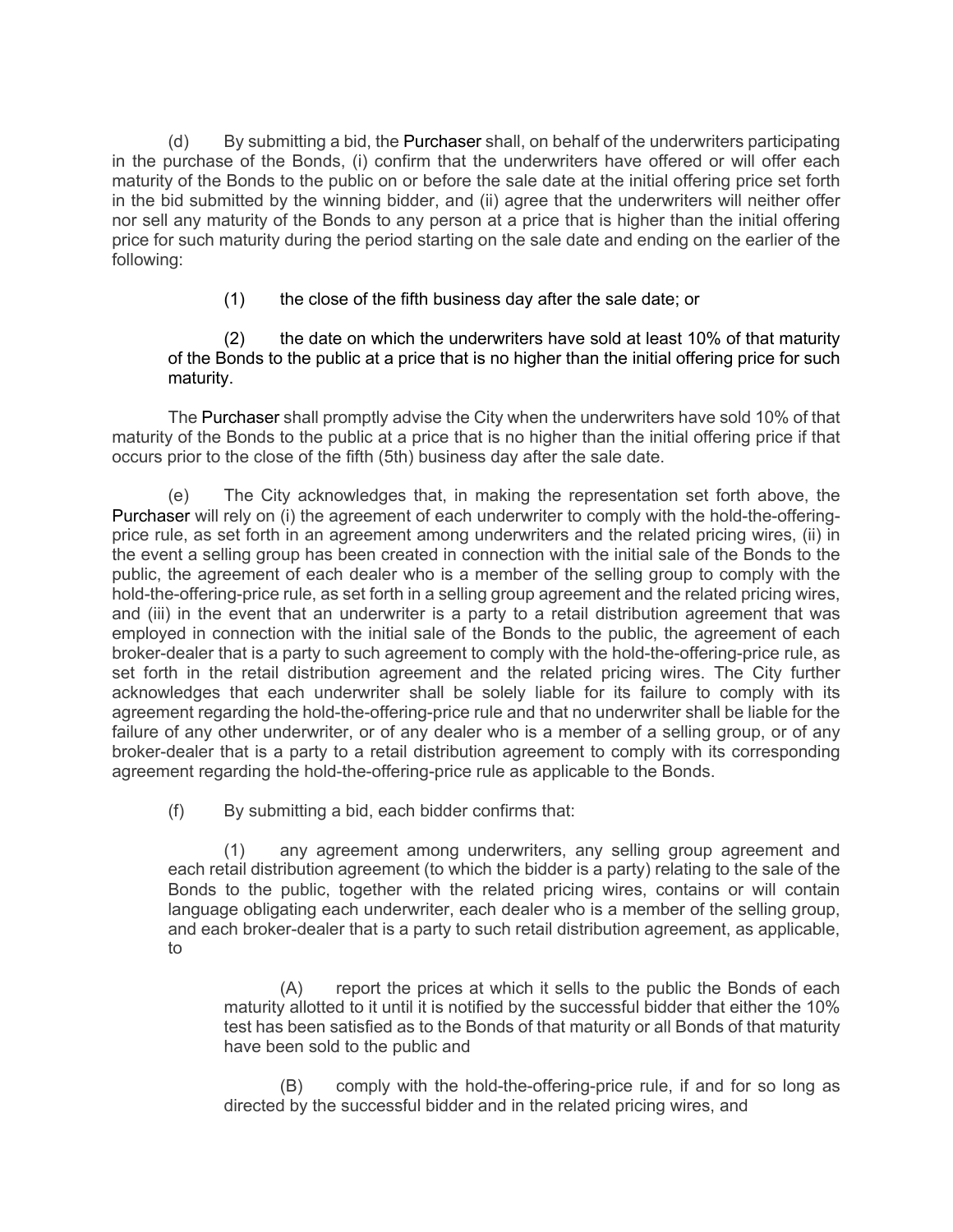(2) any agreement among underwriters relating to the sale of the Bonds to the public, together with the related pricing wires, contains or will contain language obligating each underwriter that is a party to a retail distribution agreement to be employed in connection with the initial sale of the Bonds to the public to require each broker-dealer that is a party to such retail distribution agreement to

(A) report the prices at which it sells to the public the unsold Bonds of each maturity allotted to it until it is notified by the successful bidder or such underwriter that either the 10% test has been satisfied as to the Bonds of that maturity or all Bonds of that maturity have been sold to the public and

(B) comply with the hold-the-offering-price rule, if and for so long as directed by the successful bidder or such underwriter and as set forth in the related pricing wires.

Sales of any Bonds to any person that is a related party to an underwriter shall not constitute sales to the public for purposes of this Official Notice of Sale.

(g) For purposes of this Official Notice of Sale:

(1) "public" means any person (including an individual, trust, estate, partnership, association, company, or corporation) other than an underwriter or a related party,

(2) "underwriter" means (A) any person that agrees pursuant to a written contract with the City (or with the lead underwriter to form an underwriting syndicate) to participate in the initial sale of the Bonds to the public and (B) any person that agrees pursuant to a written contract directly or indirectly with a person described in clause (A) to participate in the initial sale of the Bonds to the public (including a member of a selling group or a party to a retail distribution agreement participating in the initial sale of the Bonds to the public),

(3) a purchaser of any of the Bonds is a "related party" to an underwriter if the underwriter and the purchaser are subject, directly or indirectly, to (A) at least 50% common ownership of the voting power or the total value of their stock, if both entities are corporations (including direct ownership by one corporation of another), (B) more than 50% common ownership of their capital interests or profits interests, if both entities are partnerships (including direct ownership by one partnership of another), or (C) more than 50% common ownership of the value of the outstanding stock of the corporation or the capital interests or profit interests of the partnership, as applicable, if one entity is a corporation and the other entity is a partnership (including direct ownership of the applicable stock or interests by one entity of the other), and

In addition, the City reserves the right to cancel the public sale of the Bonds if the City receives fewer than three bids that conform to the parameters contained herein such that the competitive sale requirements are not satisfied.

*NO LITIGATION:* There is no litigation pending concerning the validity of the Bonds, the corporate existence of the City or the entitlement of the officers thereof to their respective offices,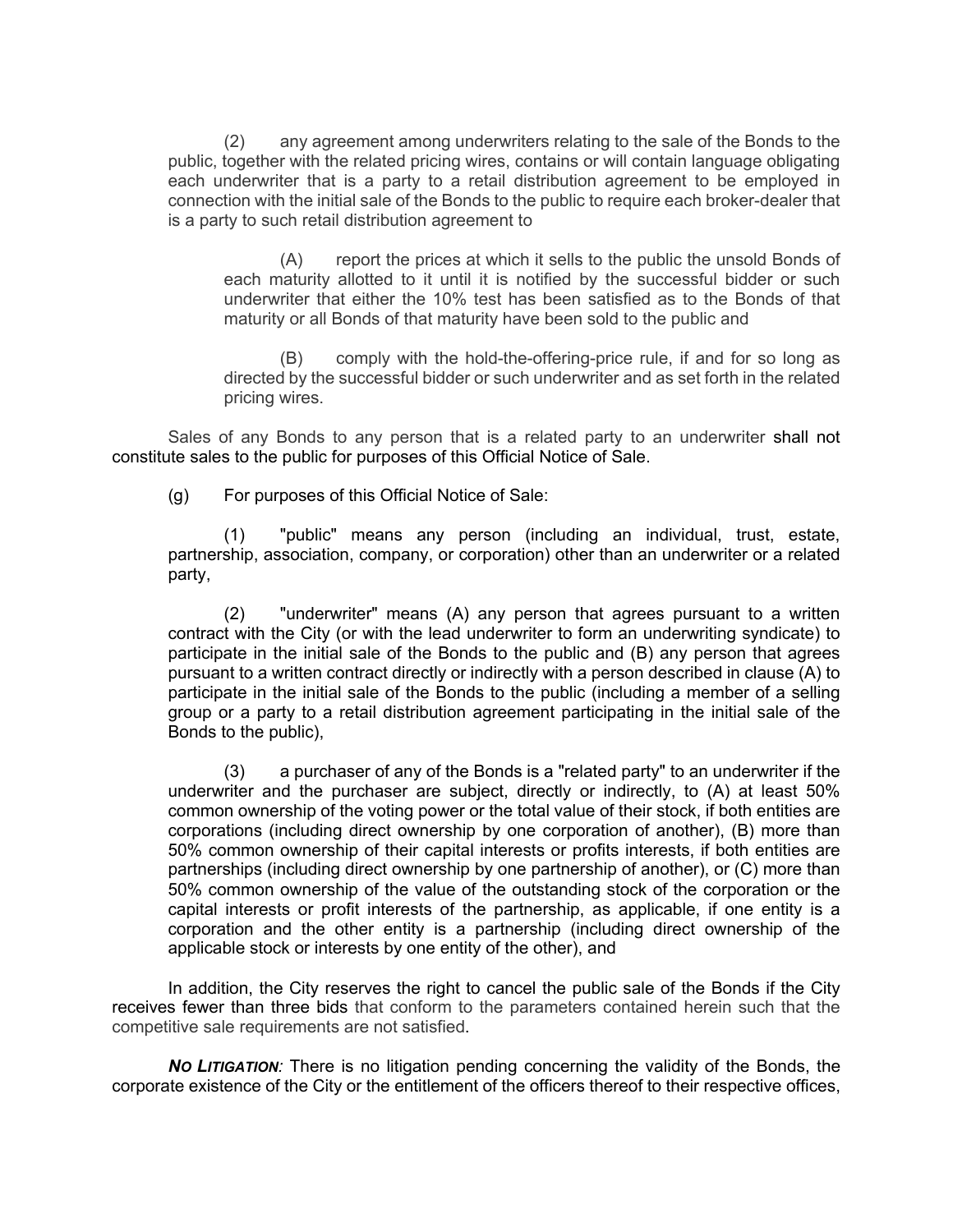and the purchaser will be furnished a no-litigation certificate certifying to the foregoing as of and at the delivery of the Bonds.

*CUSIP NUMBERS:* It is anticipated that CUSIP numbers will be printed on the Bonds, but neither the failure to print such numbers on any Bonds nor any error with respect thereto will constitute cause for a failure or refusal by the purchaser to accept delivery of and pay for the Bonds in accordance with the terms hereof. All expenses in relation to the printing of CUSIP numbers on the Bonds will be paid for by the City, except that the CUSIP Service Bureau charge for the assignment of said numbers will be the responsibility of and shall be paid for by the purchaser.

*CALIFORNIA DEBT AND INVESTMENT ADVISORY COMMISSION FEES:* All fees payable to the California Debt and Investment Advisory Commission in connection with the issuance of the Bonds are the sole responsibility of the purchaser of the Bonds.

*OFFICIAL STATEMENT:* The City has approved a preliminary Official Statement relating to the Bonds. Copies of such preliminary Official Statement will be distributed to any bidder, upon request, prior to the sale in a form "deemed final" by the City for purposes of Rule 15c2-12 under the Securities Exchange Act of 1934 (the "Rule"). Within seven business days from the sale date, the City will deliver to the purchaser copies of the final Official Statement, executed by an authorized representative of the City and the City and dated the date of delivery thereof to the purchaser, in sufficient number to allow the purchaser to comply with paragraph (b)(4) of the Rule and to satisfy the Municipal Securities Rulemaking Board (the "MSRB") Rule G-32 or any other rules adopted by the MSRB, which shall include information permitted to be omitted by paragraph (b)(1) of the Rule and such other amendments or supplements as are been approved by the City (the "Final Official Statement"). The purchaser agrees that it will not confirm the sale of any Bonds unless the confirmation of sale is accompanied or preceded by the delivery of a copy of the Final Official Statement. Upon request, the City will furnish to the winning bidder, at no charge, not in excess of 20 printed copies of the Official Statement for use in connection with any resale of the Bonds.

*CERTIFICATE REGARDING OFFICIAL STATEMENT:* A responsible officer of the City will certify to the original purchaser of the Bonds, as a condition of closing, that based on such officer's participation in the preparation of the Official Statement, nothing has come to his or her attention to lead him or her to believe that the Official Statement (except for certain financial statements, statistical data and other information) contains any untrue statement of a material fact or omits to state any material fact necessary in order to make the statements therein, in the light of the circumstances under which they were made, not misleading.

*CONTINUING DISCLOSURE*. In order to assist bidders in complying with S.E.C. Rule 15c2- 12(b)(5), the City will execute and deliver a Continuing Disclosure Certificate, under which the City undertakes to provide certain annual financial information and notices of the occurrence of certain events, if material. A description of this undertaking is set forth in the preliminary Official Statement and will also be set forth in the final Official Statement. Such Continuing Disclosure Certificate will be a document required to be delivered at closing by the City, and the failure by the City to deliver such document in form and substance acceptable to Bond Counsel and the winning bidder will relieve the winning bidder of its obligation to purchase the Bonds.

*ACKNOWLEDGEMENT OF NO FIDUCIARY DUTY*. The City acknowledges and agrees that (i) the purchase and sale of the Bonds is an arm's-length commercial transaction between the City and the underwriter, (ii) in connection with such transaction, the underwriter is acting solely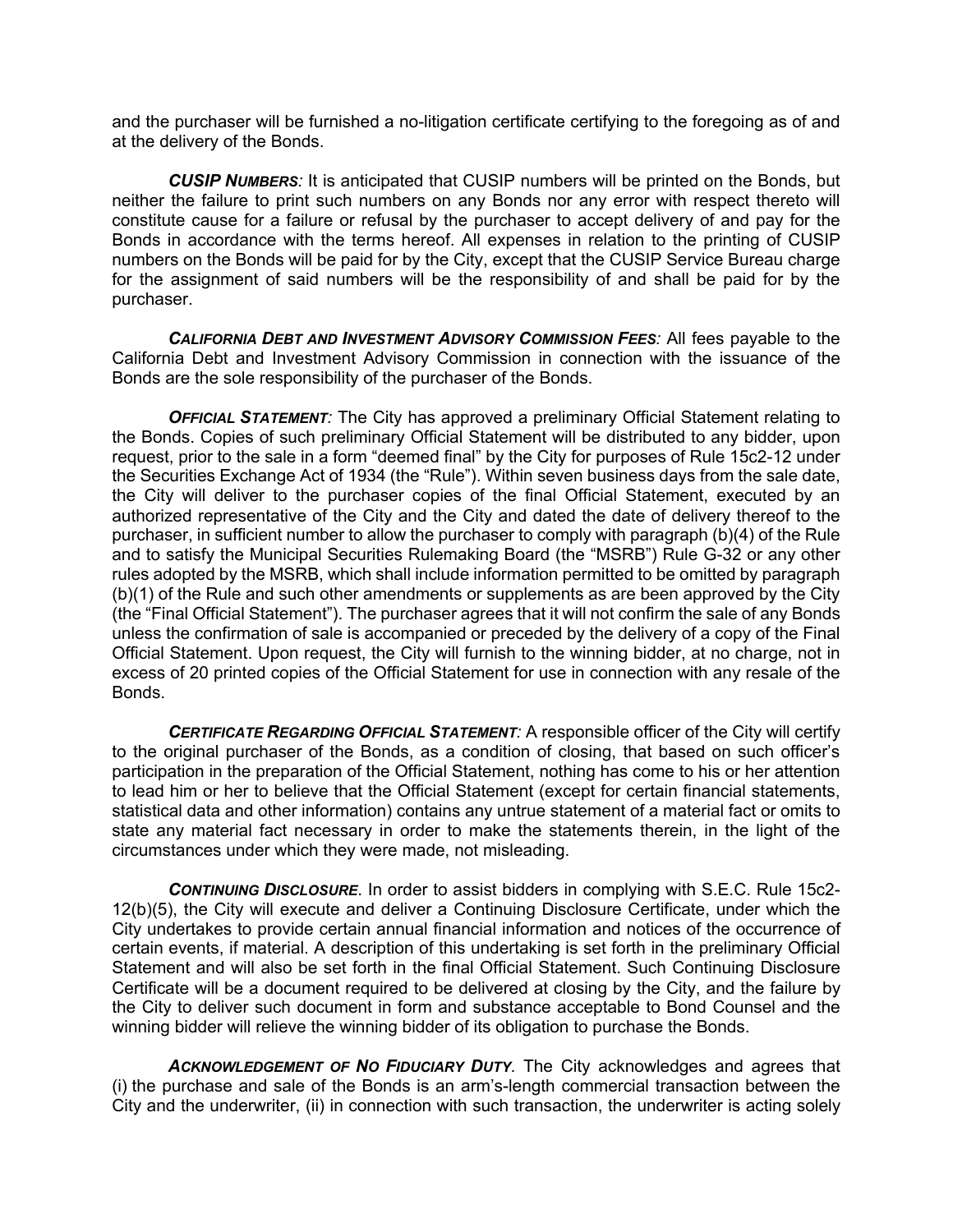as a principal and not as an advisor, (including, without limitation, a Municipal Advisor (as such term is defined in Section 975(e) of the Dodd-Frank Wall Street Reform and Consumer Protection Act)), agent or a fiduciary of the City, (iii) the underwriter has not assumed (individually or collectively) a fiduciary responsibility in favor of the City with respect to the offering of the Bonds or the process leading thereto (whether or not the underwriter, or any affiliate of an underwriter, has advised or is currently advising the City on other matters) or any other obligation to the City except as described in this Notice of Sale, (iv) the underwriter has financial and other interests that differ from those of the City and (v) the City has consulted with its own legal and municipal advisors to the extent it deemed appropriate in connection with the offering of the Bonds.

GIVEN by order of the City Council of the City of Palo Alto by a resolution adopted on May 2, 2022.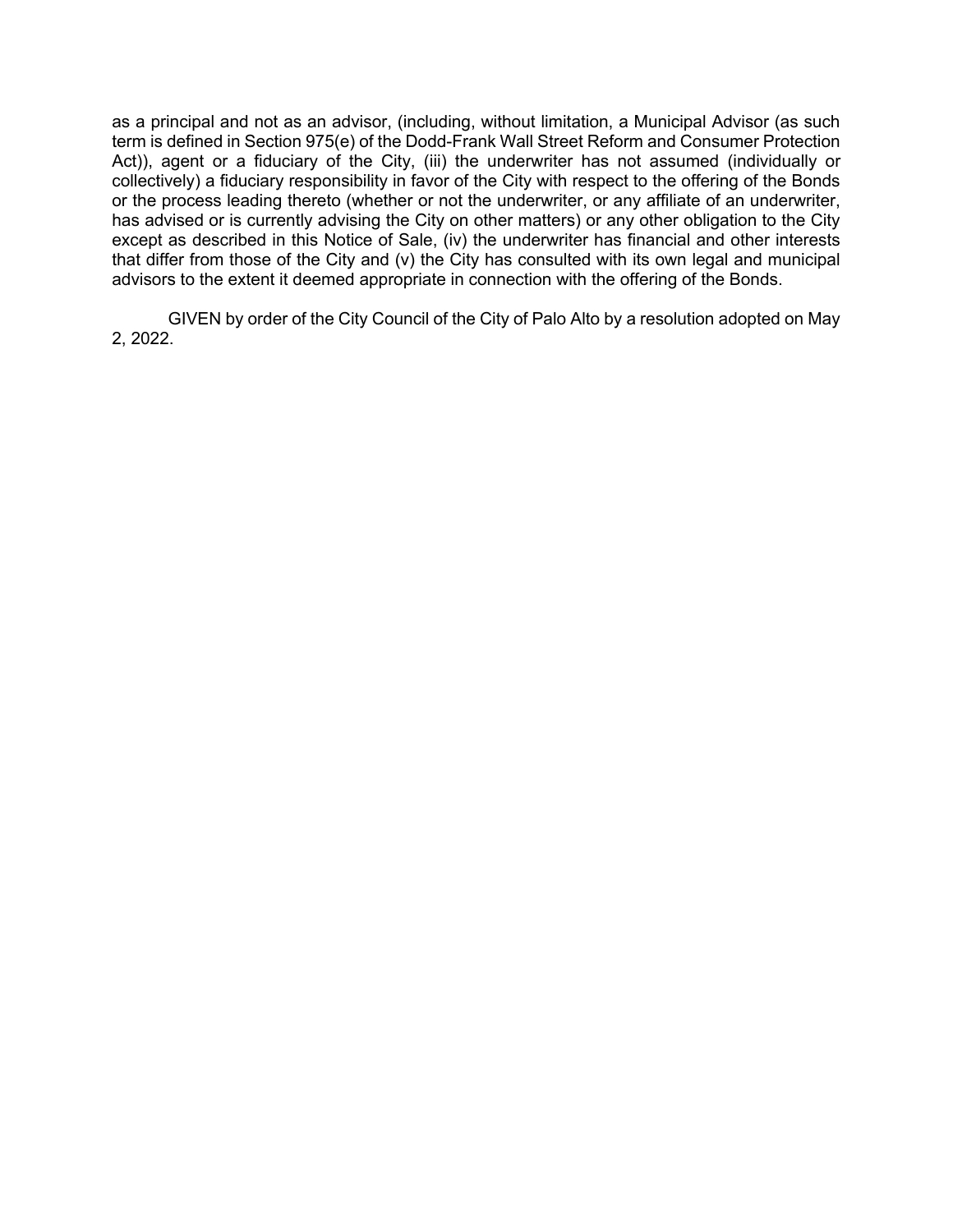#### **EXHIBIT 1 Issue Price Certificate**

## **\$\_\_\_\_\_\_\_\_\_\_\_\_\_\_\_\_\_\_\* CITY OF PALO ALTO REFUNDING GENERAL OBLIGATION BONDS (ELECTION OF 2008), SERIES 2022A (TAX-EXEMPT)**

The undersigned, on behalf of [**NAME OF UNDERWRITER**] (**"Underwriter"**), hereby certifies as set forth below with respect to the sale of the above-captioned obligations (the "Bonds").

#### 1. *Reasonably Expected Initial Offering Price*.

(a) As of the Sale Date, the reasonably expected initial offering prices of the Bonds to the Public by Underwriter are the prices listed in Schedule A (the "Expected Offering Prices"). The Expected Offering Prices are the prices for the Maturities of the Bonds used by the Underwriter in formulating its bid to purchase the Bonds. Attached as Schedule B is a true and correct copy of the bid provided by Underwriter to purchase the Bonds.

(b) Underwriter was not given the opportunity to review other bids prior to submitting its bid.

(c) The bid submitted by Underwriter constituted a firm offer to purchase the **Bonds** 

#### 2. *Defined Terms*.

(a) *Issuer* means the City of Palo Alto.

(a) *Maturity* means Bonds with the same credit and payment terms. Bonds with different maturity dates, or Bonds with the same maturity date but different stated interest rates, are treated as separate Maturities.

(b) *Public* means any person (including an individual, trust, estate, partnership, association, company, or corporation) other than an Underwriter or a related party to an Underwriter. The term "related party" for purposes of this certificate generally means any two or more persons who have greater than 50 percent common ownership, directly or indirectly.

Sale Date means the first day on which there is a binding contract in writing for the sale of a Maturity of the Bonds. The Sale Date of the Bonds is May 17, 2022.

(d) *Underwriter* means (i) any person that agrees pursuant to a written contract with the Issuer (or with the lead underwriter to form an underwriting syndicate) to participate in the initial sale of the Bonds to the Public, and (ii) any person that agrees pursuant to a written contract directly or indirectly with a person described in clause (i) of this paragraph to participate in the initial sale of the Bonds to the Public (including a member of a selling group or a party to a retail distribution agreement participating in the initial sale of the Bonds to the Public).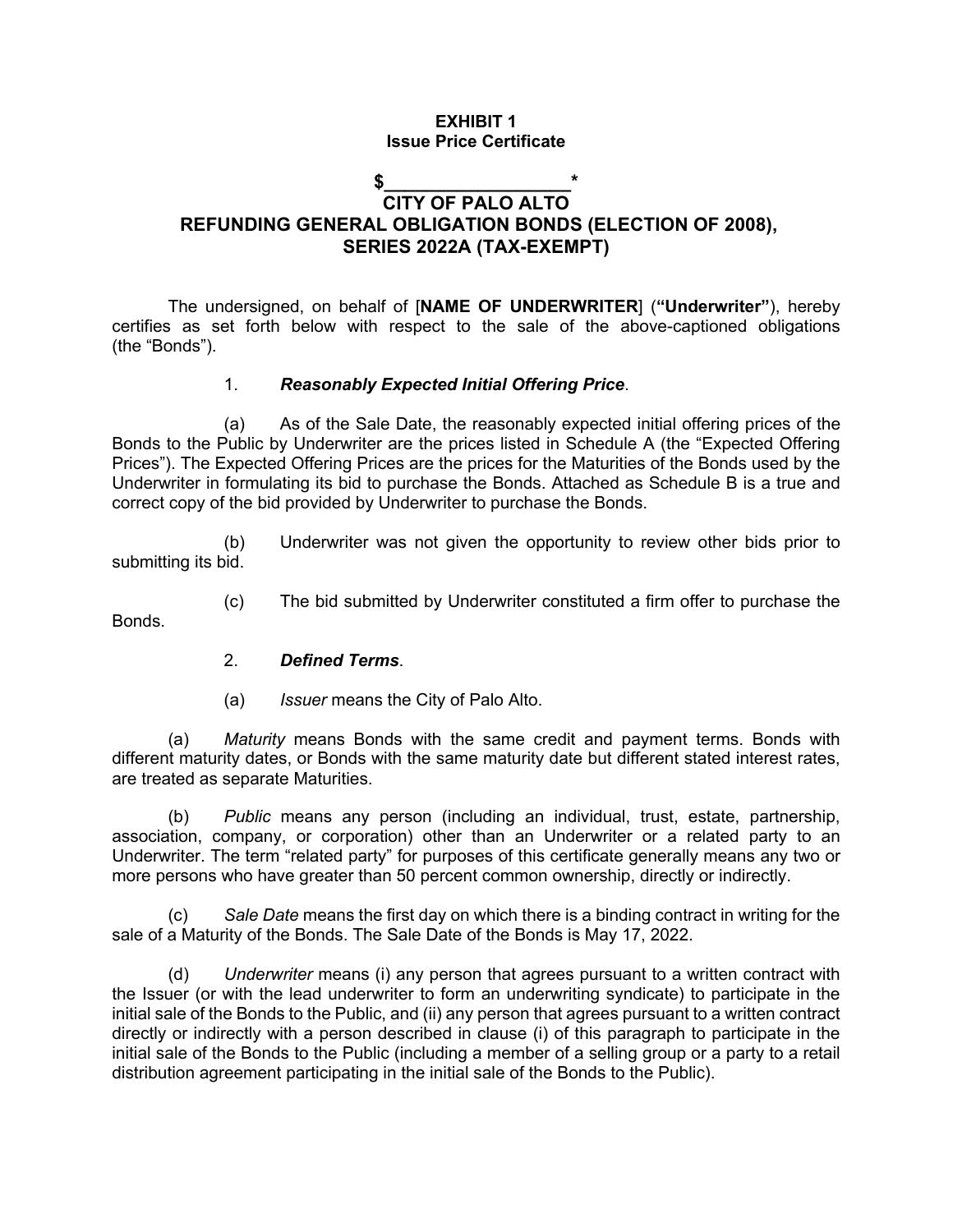The representations set forth in this certificate are limited to factual matters only. Nothing in this certificate represents Underwriter's interpretation of any laws, including specifically Sections 103 and 148 of the Internal Revenue Code of 1986, as amended, and the Treasury Regulations thereunder. The undersigned understands that the foregoing information will be relied upon by the Issuer with respect to certain of the representations set forth in the Certificate of Arbitrage and with respect to compliance with the federal income tax rules affecting the Bonds, and by Jones Hall, A Professional Law Corporation in connection with rendering its opinion that the interest on the Bonds is excluded from gross income for federal income tax purposes, the preparation of the Internal Revenue Service Form 8038-G, and other federal income tax advice that it may give to the Issuer from time to time relating to the Bonds.

### [**UNDERWRITER**]

| lame:<br>. . |  |  |
|--------------|--|--|

**Dated: [ISSUE DATE]**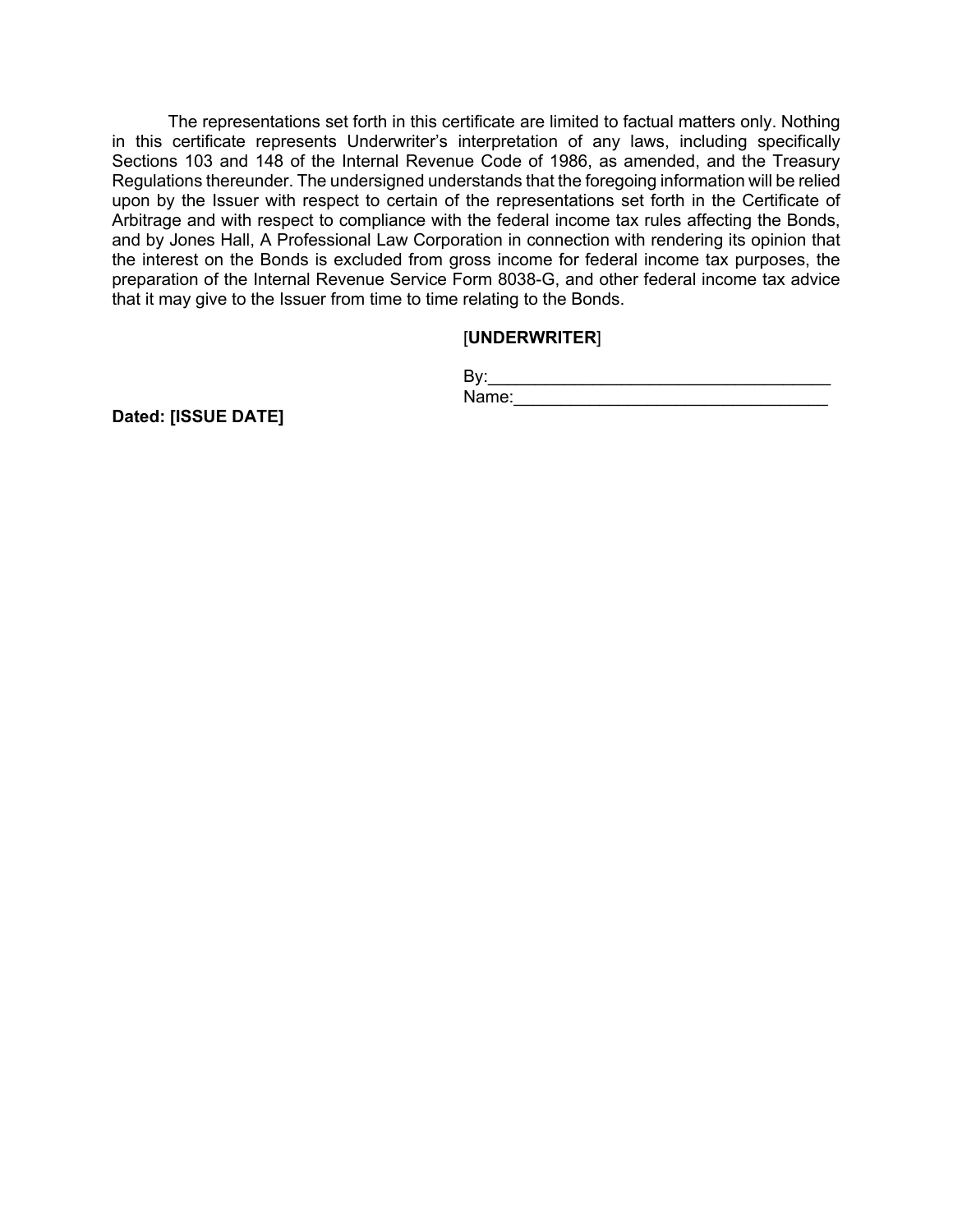## **SCHEDULE A**

# **EXPECTED OFFERING PRICES**

| <b>Maturity Date</b><br>(August 1) | Principal<br>Amount | Interest<br>Rate | Reoffering<br>Price * |
|------------------------------------|---------------------|------------------|-----------------------|
|                                    |                     | $\%$             | $\%$                  |

\* Stated as a percentage of par.